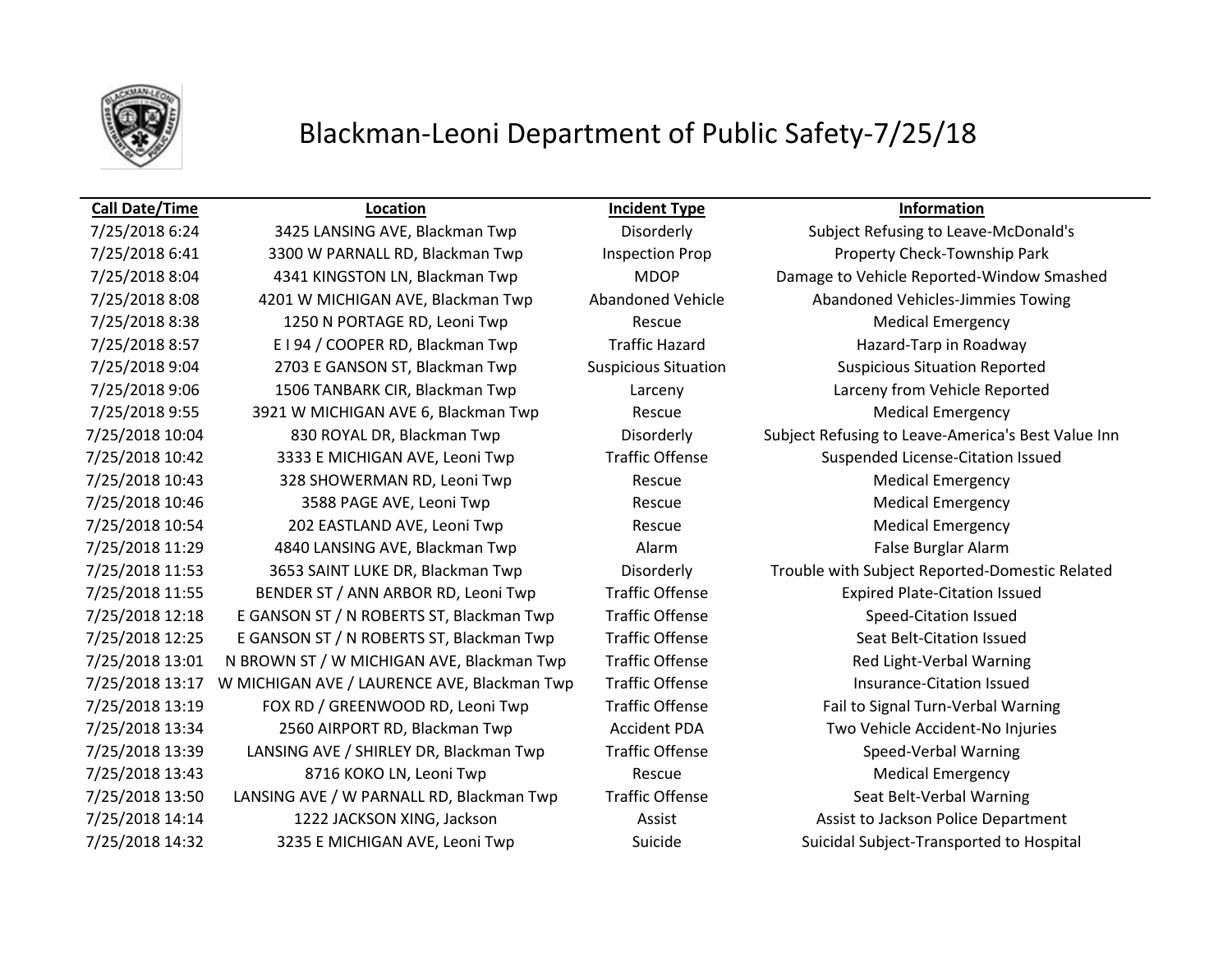

## Blackman-Leoni Department of Public Safety-7/25/18

### **Call Date/Time Location Incident Type Information**

7/25/2018 15:06 2221 W ARGYLE ST, Blackman Twp Animal Complaint Welfare Check on Dog-Checked OK 7/25/2018 15:06 N US 127 / SPRINGPORT RD, Blackman Twp Traffic Offense Improper Lane Use-Verbal Warning 7/25/2018 15:10 1850 W MICHIGAN AVE, Blackman Twp Fraud Credit Card Fraud-Westwood Mall 7/25/2018 15:24 S SUTTON RD / PAGE AVE, Leoni Twp Traffic Offense Defective Equipment-Verbal Warning 7/25/2018 15:26 AIRPORT RD / WAYLAND DR, Blackman Twp Motorist Assist Motorist Assist-Vehicle Problems 7/25/2018 15:32 5575 DOGWOOD DR, Leoni Twp Suspicious Situation Suspicious Situation Reported 7/25/2018 15:34 MUNITH RD / ANN ARBOR RD, Leoni Twp Traffic Offense License Violation-Verbal Warning 7/25/2018 15:35 3702 PAGE AVE, Leoni Twp Inspect Vehicle Vehicle Inspection for Secretary of State 7/25/2018 16:14 5731 SEYMOUR RD, Leoni Twp Rescue Rescue Rescue Medical Emergency 7/25/2018 16:37 S US 127 / E MICHIGAN AVE, Leoni Twp Traffic Offense Red Light-Verbal Warning 7/25/2018 16:43 1114 PETERSON LN, Leoni Twp Rescue Rescue Medical Emergency 7/25/2018 16:58 2900 E MICHIGAN AVE, Blackman Twp Disorderly Disorderly Person-Citation Issued 7/25/2018 16:58 1510 GALLERY PLACE DR 4, Blackman Twp Fraud Credit Card Fraud Reported 7/25/2018 16:58 1501 BOARDMAN RD, Blackman Twp Animal Complaint Welfare Check on Dog-Checked OK 7/25/2018 17:11 138 W I 94, Blackman Twp Accident PDA Two Vehicle Accident-No Injuries 7/25/2018 17:22 6027 ANN ARBOR RD, Leoni Twp Peace Officer Welfare Check on Subjects-Checked OK 7/25/2018 17:52 W PARNALL RD / LANSING AVE, Blackman Twp Accident PI Two Vehicle Accident-Injuries 7/25/2018 18:29 136 E I 94, Blackman Twp Traffic Hazard Hazard Hazard-Tire on Freeway 7/25/2018 18:41 PAGE AVE / S DETTMAN RD, Leoni Twp OWI OWI Arrest-High Blood Alcohol Content 7/25/2018 18:45 3420 SUMAC CT 308, Blackman Twp Rescue Rescue Medical Emergency 7/25/2018 19:03 **19:03** 4519 PAGE AVE, Leoni Twp **Fire** Fire Fire **False Fire Alarm** 

7/25/2018 14:44 3516 WAYLAND DR, Blackman Twp Peace Officer Welfare Check on Subjects-Checked OK 7/25/2018 14:47 SECHLER DR / BONNIE JEAN LN, Leoni Twp Animal Complaint Two Loose Dogs Reported-Unable to locate 7/25/2018 15:26 3430 SUMAC CT 102, Blackman Twp Disorderly Trouble with Subject Reported-Park Forest Apartments 7/25/2018 16:29 3430 SUMAC CT, Blackman Twp Abandoned Vehicle Abandoned Vehicle Reported-Vehicle Towed 7/25/2018 16:48 216 BROAD ST, Leoni Twp Assist Assist Assist to Jackson County Sheriff's Department 7/25/2018 16:53 3333 E MICHIGAN AVE, Leoni Twp Hit and Run Hit and Run Accident-Meijer Lot-No Injuries 7/25/2018 18:40 2150 KINGSBROOKE DR 4, Blackman Twp Assist Assist Assist to Jackson County Sheriff's Department